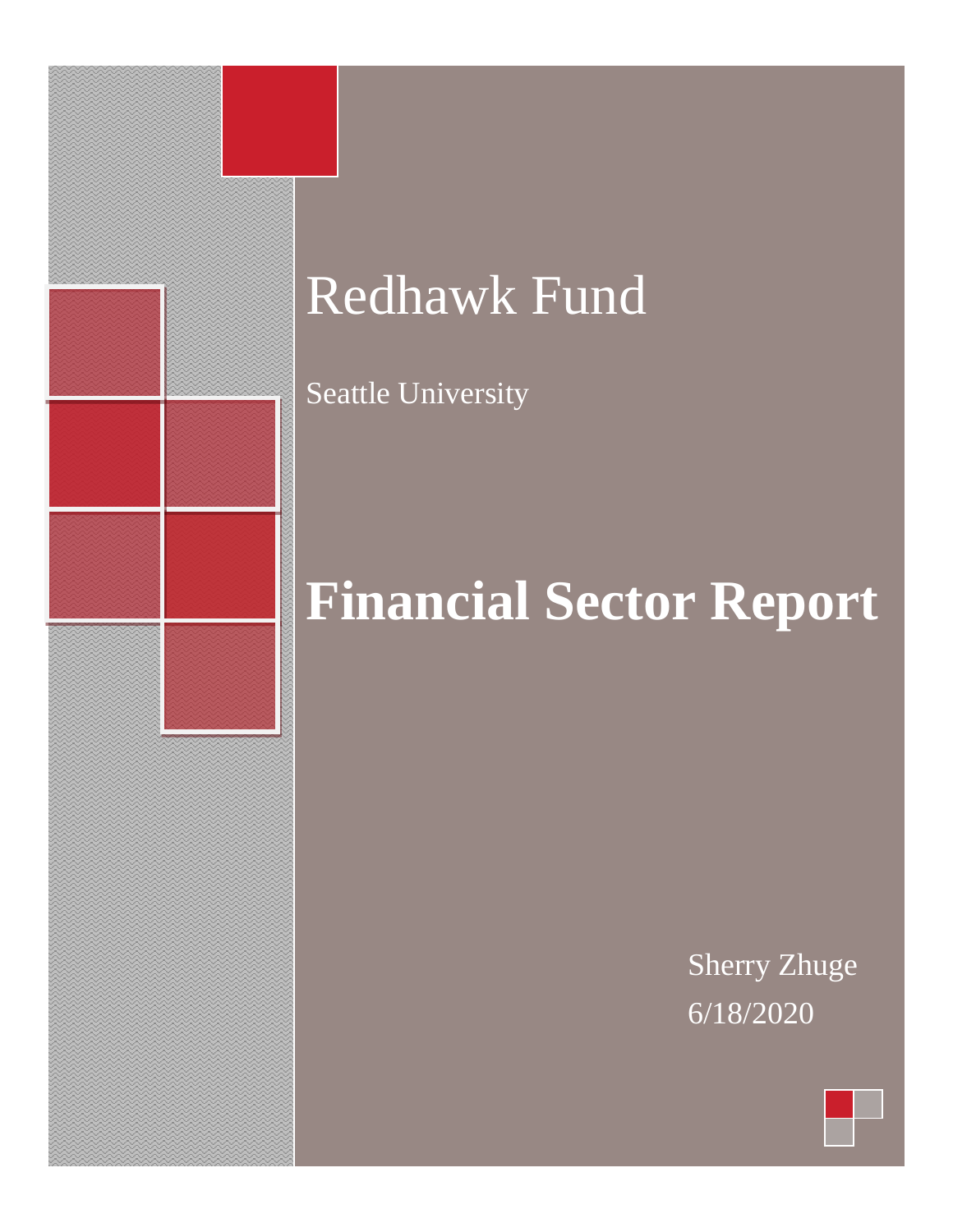# **Table of Contents**

| п              |  |
|----------------|--|
| п              |  |
| $\blacksquare$ |  |
|                |  |
|                |  |
| п              |  |
| п              |  |
| п              |  |
|                |  |
|                |  |
| ш              |  |
|                |  |
| п              |  |
|                |  |
|                |  |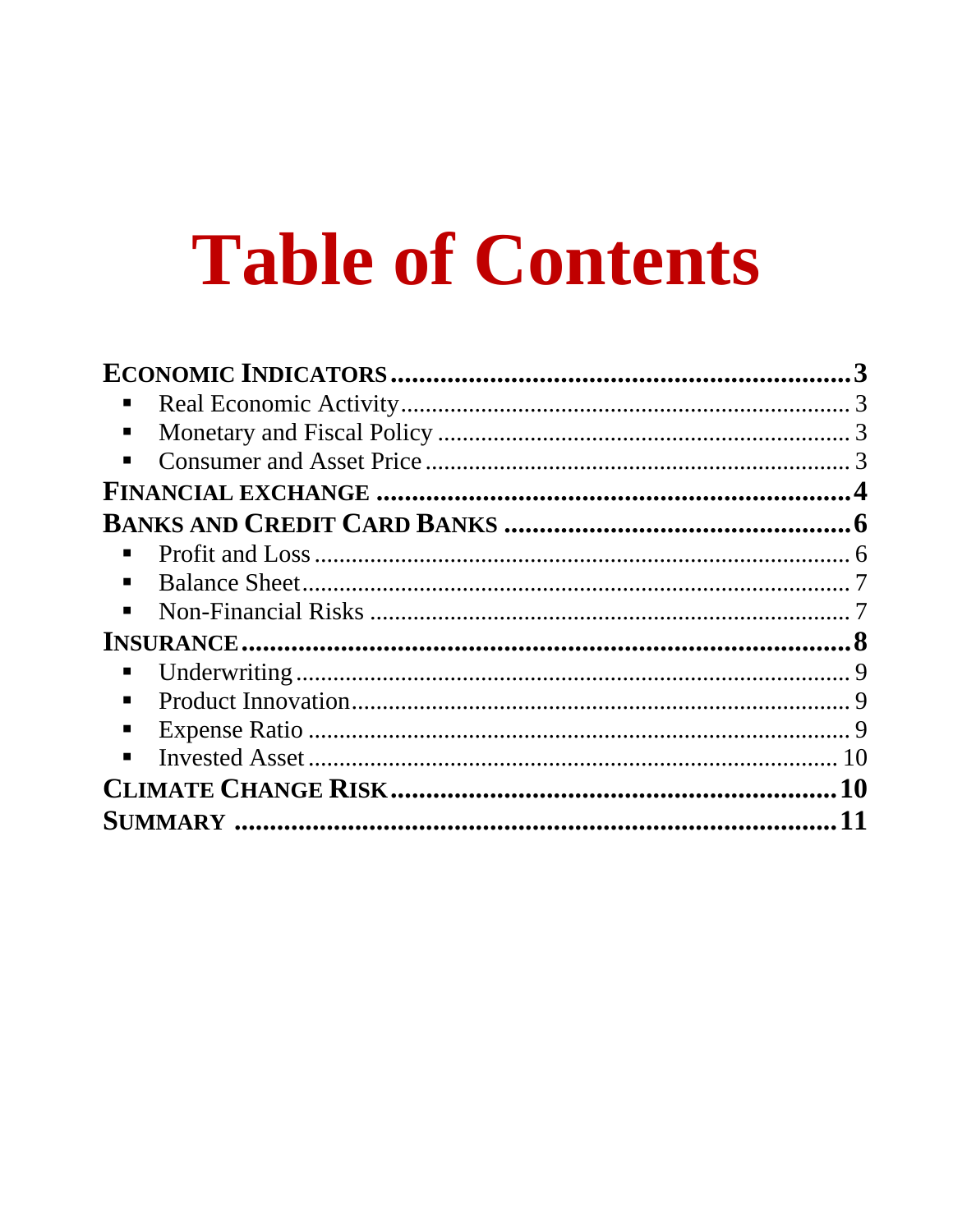# <span id="page-2-0"></span>**Economic Indicators**

Financials sector has economy-wide exposure and are sensitive to macro-financial indicators:

<span id="page-2-1"></span>**Real Economic Activity** 

Industries within this sector are largely driven by transaction volume, consumption level, industrial production, and trade condition. Therefore, to understand the cyclical nature of this sector, periodic dataset of GDP growth rate, unemployment rate, PMI and consumer income should be closely watched and analyzed.

<span id="page-2-2"></span>Monetary and Fiscal Policy

These nationwide policies aim to reallocate capital and resource to increase overall efficiency. Together, they provide a safety net to major financial institutions, which are the backbone of the economy. Monetary policy focus on inflation and employment goals and support the market with liquidity. Most financial sector industries were more or less helped by the Fed's liquidity program during the Great Recession and the current COVID-19 downturn (the Main Street Lending Program). Fiscal policy usually focuses more on short-term impact but could have larger social and economic implication. Bush administration's TARP program loaned money to big companies, including major financial companies such as Citigroup, Bank of America, Discover Financials and Capital One Financial. And in response to the current COVID-19 downturn, CARES act provides fund to all sizes of companies to support employment and maintain necessary economic activity.

<span id="page-2-3"></span>**Consumer and Asset Price** 

Inflation in consumer price and asset price are widely used to gauge market sentiment and investor confidence. Moderate inflation will help investor build up wealth but unjustifiable inflation or Irrational exuberance, as coined by Alan Greenspan, can lead to great losses, such as the 2000 dot com bubble burst and 2007 housing market crash.



Even worse, the capital market is intertwined, crisis in one segment can spill over to other asset classes, driving up market correlation. One example of the intermarket relationship is big banks' exposure to Oil price. Figure 1 shows that the 4 big diversified banks have quite large oil-industry credit exposure relative to  $TCE<sup>1</sup>$ . As decreased oil demand precipitated oil price in April and May, oil companies, especially shale producers, are on the brink of default and

bankruptcy. Therefore, banks need to increase loan-loss reserve, which would wipe out their profits and lower earnings. Capital One is also a lender and commodity derivative dealer to gas and energy industry and has maintained banking relationship with more than 90 companies in the oil supply chain. The company has more than tripled provision expense to cover souring loans, triggered by many factors including the drop in oil prices.

<sup>1</sup> TCE- Tangible Common Equity, a measure of capital that is used to evaluate financial institutions' ability to deal with potential loss, Investopedia. [<https://www.investopedia.com/terms/t/tangible-common](https://www.investopedia.com/terms/t/tangible-common-equity.asp#:~:text=Tangible%20common%20equity%20(TCE)%20is,from%20the%20company)[equity.asp#:~:text=Tangible%20common%20equity%20\(TCE\)%20is,from%20the%20company's%20book%20value.>](https://www.investopedia.com/terms/t/tangible-common-equity.asp#:~:text=Tangible%20common%20equity%20(TCE)%20is,from%20the%20company)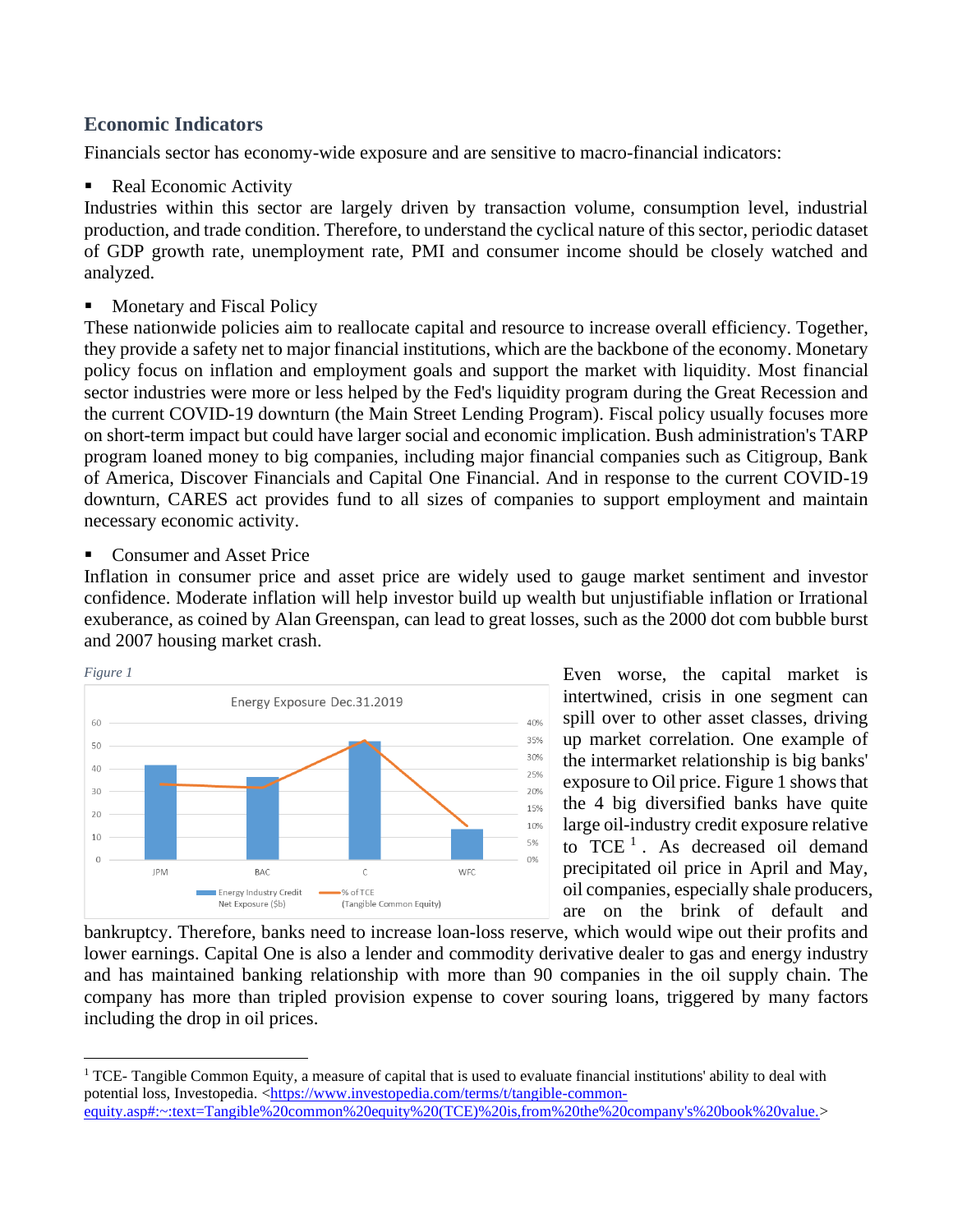An important tool to gauge asset price level is CAPE<sup>2</sup>, or Cyclically adjusted price-to-earnings ratio. In terms of forecasting future return, it performs better than the more commonly used trailing P/E ratio because it compares the current price against inflation adjusted historical earning record and thus smooths out short-term volatility and mid-term business cycle. Figure 2 is a 20-year comparison between the CAPE ratio and P/E ratio of S&P 500 financial sectors. December 2017 is the official start of the recession based



on GDP growth rate, but the shocking stock market crash was 9 months later. In 2019 Q1, S&P 500 had gone down by more than 50%, but quarterly P/E ratio was at its high level because earnings were depressed. On the other hand, the Shiller P/E was 13.3, its lowest level in decades, correctly indicating a better time to buy stocks. The CAPE demonstrated strong forecasting capability because it moves in the same direction with GDP growth rate, a lagging indicator that will not be published until 3 months later. When looking at the stable P/E ratio since 2012,

it appears that the market is appropriately valued. But the surge in CAPE since 2015 indicates that compared to its historical fundamentals, the financial sector price is overinflated, especially during late 2018 and 2019.

To prepare for crisis caused by the burst of asset bubbles, financial sector companies should have welldesigned and efficiently implemented risk management plans. On one hand, they should manage to diversify their loan portfolio and create new revenue sources. On the other hand, they can utilize various hedging strategies to reduce loss severity.

# <span id="page-3-0"></span>**Financial exchange**

![](_page_3_Figure_6.jpeg)

This sector has been on a consolidation spree in the last decade. Domestic exchanges merged with foreign ones to gain diversification. Small niche companies are also attractive because they offer new features. In 2019, the top 4 exchanges account for around 76.5% of industry revenue (IBIS World). The networking effect (as mentioned later in detail) would leave us only a few investable choices, which are CME Group, InternationalExchange, NASDAQ and CBOE.

To understand the competitive landscape of this niche market, it is important to examine the business model and cost structure of the industry.

[<https://wiki2.org/en/Cyclically\\_adjusted\\_price-to-earnings\\_ratio+Milds.5>](https://wiki2.org/en/Cyclically_adjusted_price-to-earnings_ratio+Milds.5)

 $2$  The ratio was invented by American economist Robert Shiller, also known as Shiller P/E or P/E 10 ratio. It is a valuation measure usually applied to the S&P 500 equity market.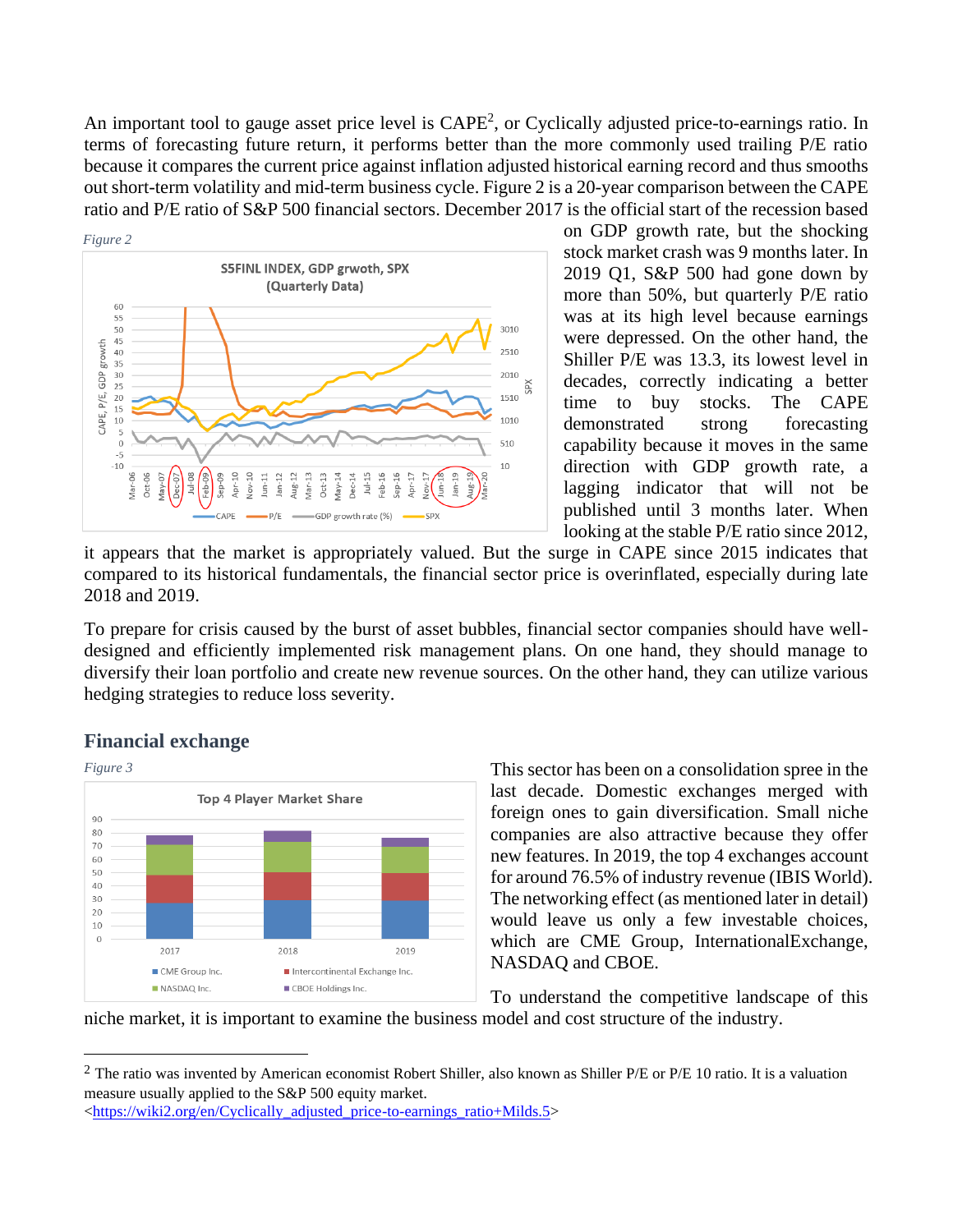#### *Figure 4*

![](_page_4_Figure_1.jpeg)

*Figure 5*

![](_page_4_Figure_3.jpeg)

Exchanges generate revenues in several ways. Traditional means includes collecting listing fees. The fastestgrowing segment is supplying market data to financial information providers. For example, CME entered into Joint Venture with Dow Jones in 2010 and created CME Index Service. The major revenue source is clearing and transaction fees, which accounts for 68.1% (see figure  $4^3$ ). In 2019. CME group collects around 84 % of their revenue from clearing and transaction fee. These companies' toplines expand with increase in trading volume, which usually appears along with near-term market volatility, commonly measured by the Volatility Index/VIX (see figure 5) or changing put/call ratio.

The other import factor associated with the transaction fee is "Networking Effect<sup>"4</sup> - the exchange's intrinsic value to each trader grows with the total number of traders participating in the market. Essentially, liquidity in the

exchange attracts more liquidity and thus more traders. However, the concentration of trading in a single market can impede market competition and increase industry barrier to entry. Thanks to the adoption of Regulation NMS<sup>5</sup> by SEC in 2005, most stock exchanges such as NYSE and Nasdaq ISE are now electronically interlinked and enjoys high liquidity. The commodity and future markets are under less scrutiny. DOJ has not casted doubt on any M&A deals in the past decades, including CME's \$11B acquisition of NYMEX in 2008 and the \$126M purchase of the Kansas City Board of Trade in 2012 or ICE's \$11 billion acquisition of NYSE, including the NYSE Liffe futures exchange, in 2013. On the cost side, capital expenditure was largely spent for technology improvement and innovation as well as for acquisition. High capital intensity requires larger scale, which explains the M&A trend.

Given the cyclical nature and broad economic exposure of this niche market, the fund can celebrate for a healthy dose of volatility but should also prepare for a potential ensuing economic slowdown or recession.

<sup>3</sup> Bloomberg BI Industry Data.

<sup>4</sup> Alexander P. Okuliar, '*Financial Exchange Consolidation and Antitrust: Is There a Need for More Intervention?*',

Antitrust, Vol. 28, No. 2, Spring 2014.

<sup>&</sup>lt;sup>5</sup> The intent of Regulation NMS, effective Aug.29 2005, is to promote competition, fair market pricing, and service quality in overall equity market. [<https://www.sec.gov/rules/final/34-51808.pdf>](https://www.sec.gov/rules/final/34-51808.pdf)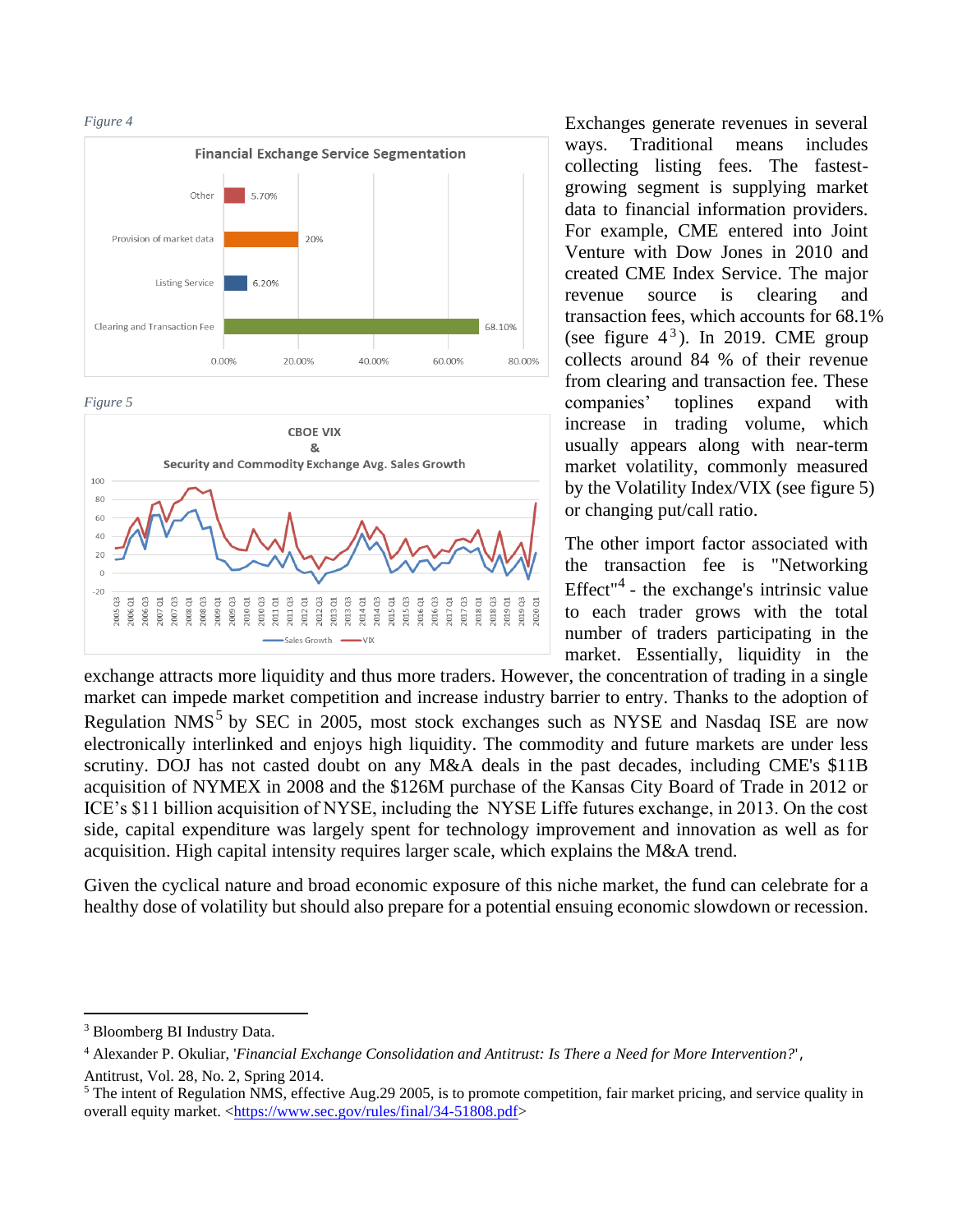# <span id="page-5-0"></span>**Banks and Credit Card Banks**

The COVID-19 crisis poses a significant test on the banking industry, especially the banks' operational, organizational, and business-model resilience.

### <span id="page-5-1"></span>Profit and Loss

In terms of banks' profit and loss, 3 ratios are usually kept under close watch, net interest margin (NIM), efficiency ratio and net charge off rate.

*NIM* is a measurement of the difference between the long-term rate charged on banks' loan portfolio and short-term rate paid on borrowing such as deposits. Near-zero interest rates and a flattened yield curve mean diminished net interest income, deepening the revenue pressure. Median net income for regional banks across US declined 33% in the first quarter. However, the performance varies a lot with banks' size. As figure  $6<sup>6</sup>$  shows, NIM of all-sized banks shows positive correlation with yield spread in the first few

#### *Figure 6*

![](_page_5_Figure_6.jpeg)

![](_page_5_Figure_7.jpeg)

months. However, spread shock to smallmedium sized banks (asset less than \$15 Billion) remains for the whole year or even longer, as shown in the bottom 2 charts. And big banks that have diversified business are in a better position to manage interest rate risk. The Fed has announced to maintain a target interest rate of 0-0.25% until the economy is on track to achieve maximum employment and price stability goals, a signal of prolonged low NIM.

*Efficiency ratio* measures a company's operating performance. Advertisement spending across various platform to promote brand awareness can be heavy, accounting for 15-30% of total expense. Card-banks may be able to quickly cut an average 10-15% of costs by lowering the ads fee.

*Credit loss* also posed great risk to banks. The FDIC said in a report released on June 16, profits across 5,116 banks slid about 70% in Q1 as they diverted profits (in

billions of dollars) to loan-loss allowance. And how the provision will look like in Q2 and beyond is crucial to their bottom line in the next few periods. Net charge-off rate, unlike the loss allowance, reflects what actually happened and equals to the difference between the allowance and any subsequent recoveries. In most cases, loss provisions are in the ballpark of actual charge off. However, the current economic and political environment and the new accounting standards complicate corporates' financial results. In estimating the provision for potential credit loss, the new accounting standard, CECL (current expected

<sup>6</sup> Pavel Kapinos and Alex Musatov, *Smaller Banks Less Able to Withstand Flattening Yield Curve*, Federal Reserve Bank of St. Louis FRED database.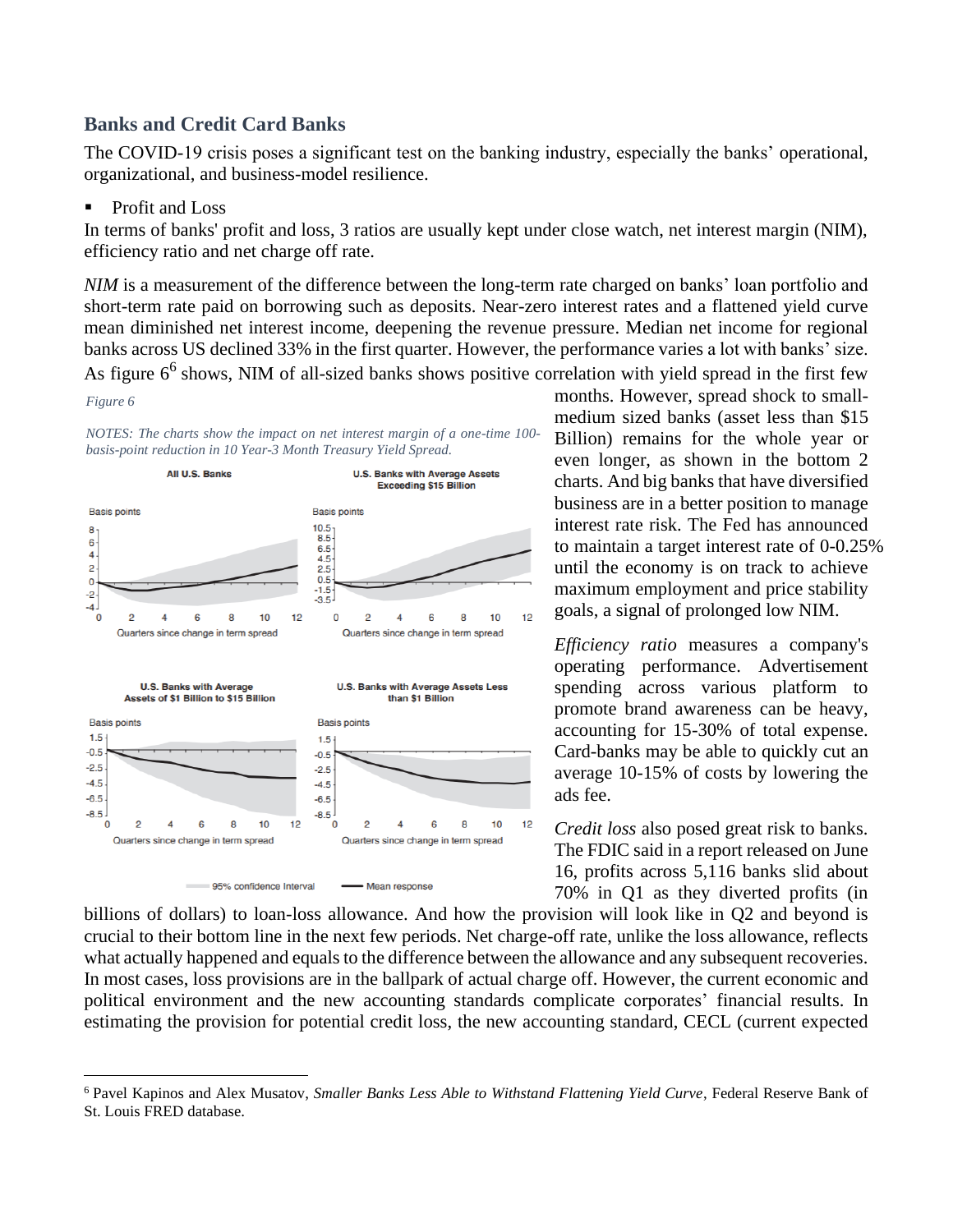credit loss) methodology<sup>7</sup>, requires consideration of not only past and current condition, but also reasonable forecast that would affect expected collectability. Banks may have insight about the financial stress of their clients, but they do not have the crystal ball to predict how the economic activity and job market would be affected by the still increasing COVID-19 cases. Therefore, the judgement from the management team that goes into companies' financial reports may differs a lot from the actual condition. It is estimated that card-loan charge off rate could exceed 2008-09 peak if the unemployment rate exceeds 10% apex of that period. The probability of the worst scenario is low now, considering that the May unemployment rate has decreased to 13.3% from the April peak of 14.7%. It is worth noticing that dominating credit card banks have offered relief program to allow delayed payment in March, and the real impact of loan delinquency on net charge-off would take longer periods to materialize.

<span id="page-6-0"></span>**Balance Sheet** 

From the perspective of balance sheet stability, the banking industry in US has gained stronger resilience since the introduction of a series of industry regulation by the 2009 Basel III international regulatory accord and the 2010 Dodd-Frank Act. The purpose of these regulation is to make sure that banks have enough capital to weather severe loan loss and sound process to survive major market shock.

The *stress test* outlaid in Dodd-Frank keeps banks' balance sheets on track by testing them with various shock scenarios. It requires commercials banks with \$50 billion or more in assets to undergo sensitivity analysis with changing variables, such as an increase in interest rate or in unemployment rate. This practice intends to prepare banks for tail risks. The *Basel III standards* serves to monitor banks' leverage and reserve capital which are essential to maintaining the strength of balance sheet when faced with credit crisis. CET-1 ratio or tier 1 capital ratio is the core indicator of capital adequacy. To have enough capital is to provide protection against unexpected loss. In 2007, US banks with more than \$50 billion in assets had an average CET-1 ratio of roughly 7%, which fell to about 5% by  $2010^8$ . By contrast, the average CET-1 ratios of US diversified banks are 10.65% in Q4, 2019 and 10.6% in Q1 2020. And for credit card banks, this ratio also increases from its pre-recession level of around 8.5% to as high as 12.55% by Q1,2020.

<span id="page-6-1"></span>Non-Financial Risks

In addition to the aforementioned traditional financial risks, notable non-financial risks related to cybersecurity breaches, consumer protection, employment scandal and regulatory reform are dominating headlines in the last few years. Since the issuance of the stay at home order, increasing demand for online and remote-working infrastructure has brought technology innovation and cybersecurity to the forefront.

*New technologies*, such as cloud and API allow for greater flexibility and high data management efficiency. Many banks have acquired fintech companies to support and modernize their legacy system. In 2018, Capital One bought Wikibuy and Confyrm to tackle issues around digital offering and customer identity fraud. JPMorgan's most recent buy of InstaMed and WePay is a step toward the battlegrounds of payment

<sup>7</sup> [Board of Governors of the Federal Reserve System, Frequently Asked Questions on the New Accounting Standard on Financial Instruments--Credit Losses. The new rule would be effective for most SEC filers after Dec.15 2019.  $\lt$ https://www.federalreserve.gov/supervisionreg/topics/faq-new-accounting-standards-on-financial-instruments-credit[losses.htm>](https://www.federalreserve.gov/supervisionreg/topics/faq-new-accounting-standards-on-financial-instruments-credit-losses.htm)

<sup>8</sup> Data from McKinsey&Company report, 'Stability in the storm: US banks in the pandemic and the next normal'.  $\langle$ https://www.mckinsey.com/industries/financial-services/our-insights/stability-in-the-storm-us-banks-in-the-pandemic-and[the-next-normal>](https://www.mckinsey.com/industries/financial-services/our-insights/stability-in-the-storm-us-banks-in-the-pandemic-and-the-next-normal)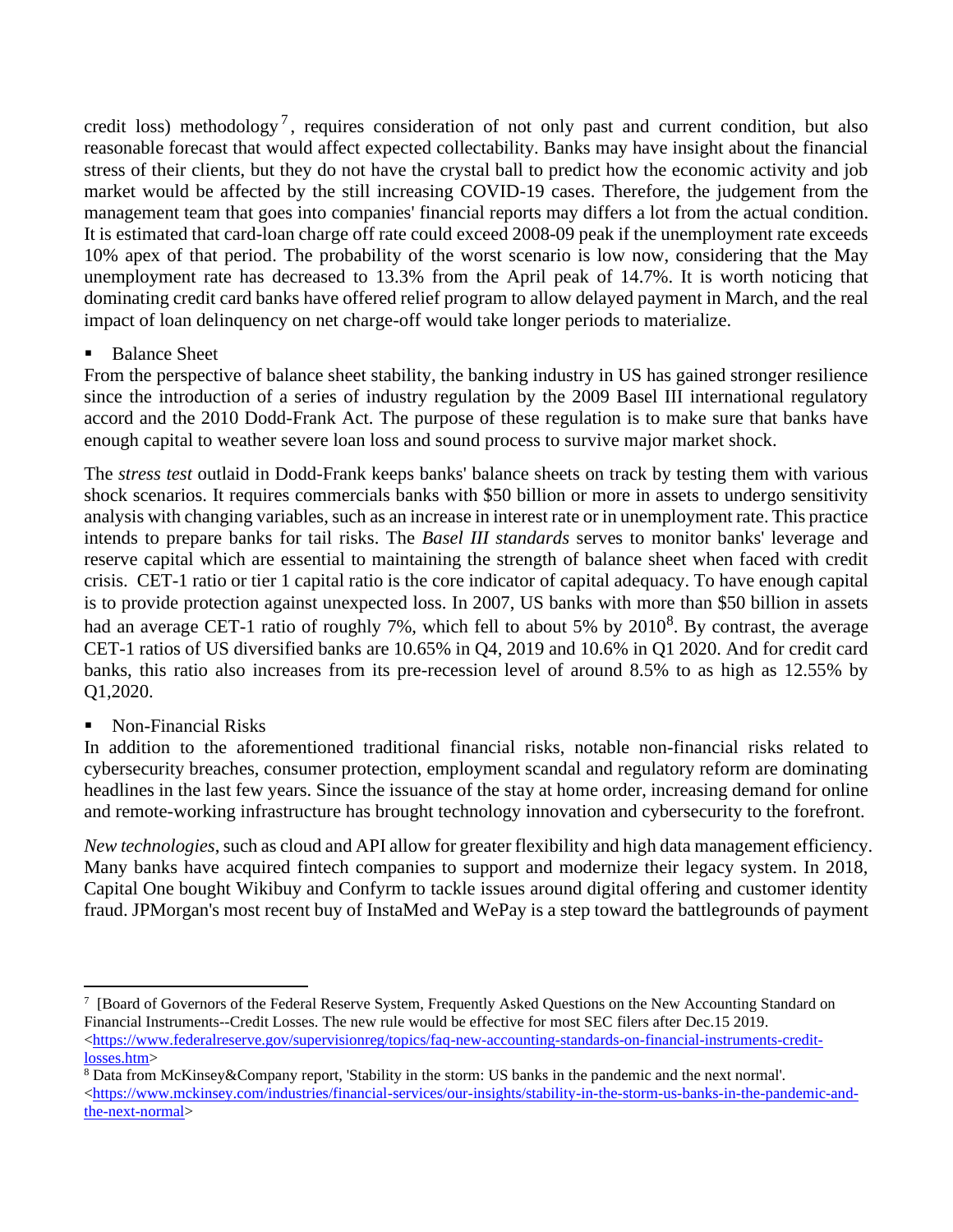processing. Decentralized block-chain technology may change the role that banks play as a middleman in the future, but at least for the next 3-5 years, banks will remain trusted custodian for customers

With the greater online engagement comes larger challenges in protecting online data. According to a recent industry survey<sup>9</sup>, responding financial services institutions on average spend 10.1% of their IT budget on *cybersecurity*, while the numbers of data breach in the first 6 months in 2019 increased by 54% over the same period in 2018. Therefore, it is urgent for banks to put up an updated risk management framework that specifies process and governance policy across domains such as disaster recovery, change management, business continuity and cybersecurity.

In terms of financial policy, Volker Rule 2.0 and LIBOR Transition have rather profound implication. Effective January.1 2020, the *Volker Rule* revision intends to streamline the regulation on proprietary trading and relationship with covered fund through compliance simplification, additional exemption, and definition clarification. This is a good news to banking entity or nonbank financial company supervised by the Board<sup>10</sup> because it softens the restriction on proprietary trading activities associated with marketmaking, underwriting and liquidity management and makes the compliance program tailed to company of different sizes. Benchmark transition has been on the agenda since 2014, but the official final date was the end of 2021. In US, *LIBOR* would be replaced with  $S\text{OFR}^{11}$ , which is based on secured interbank overnight interest rate. Some regional banks argued<sup>12</sup> that during periods of economic stress, yield on interbank loan would decrease disproportionally relative to other market rates as investors see U.S. treasury as safe heaven. And as return on SOFR-linked loans decrease and cost of unhedged borrowed funds increase, there will be a significant mismatch between banks asset and liability, creating liquidity and solvency issues. Transition risk lies in other supporting areas, such as accounting (e.g. intangibles impairment calculation), mark-to-market valuation (financial reporting) and risk management (e.g. change in model inputs).

# <span id="page-7-0"></span>**Insurance**

The are 2 types insurance companies, one is Life Insurance and the other is Property and Casualty insurance. Stronger power from data analytics and fintech, increased frequency of 'black swans' and the growth of the ecosystem for public-private partnership provide ample opportunities for insurers.

<sup>&</sup>lt;sup>9</sup> A survey conducted by Deloitte & Touche LLP (in collaboration with FS-ISAC)

 $\langle \frac{\text{https://www2.deloitte.com/us/en/pages/regularory/article/banking-regulator-v-outlook.html}}$ 

<sup>&</sup>lt;sup>10</sup> Board of Governors of the Federal Reserve System

<sup>&</sup>lt;sup>11</sup> Secured Overnight Financing Rate (SOFR) went live on 3 April 2019 and is administered by Federal Reserve Bank of New York

 $12$  Letter from regional banking organizations to vice chairman of Supervision Board of Governors of the Federal Reserve System, September 23, 2019[. https://www.politico.com/f/?id=0000016d-d15d-d0d8-af6d-f77d6c5f0001](https://www.politico.com/f/?id=0000016d-d15d-d0d8-af6d-f77d6c5f0001)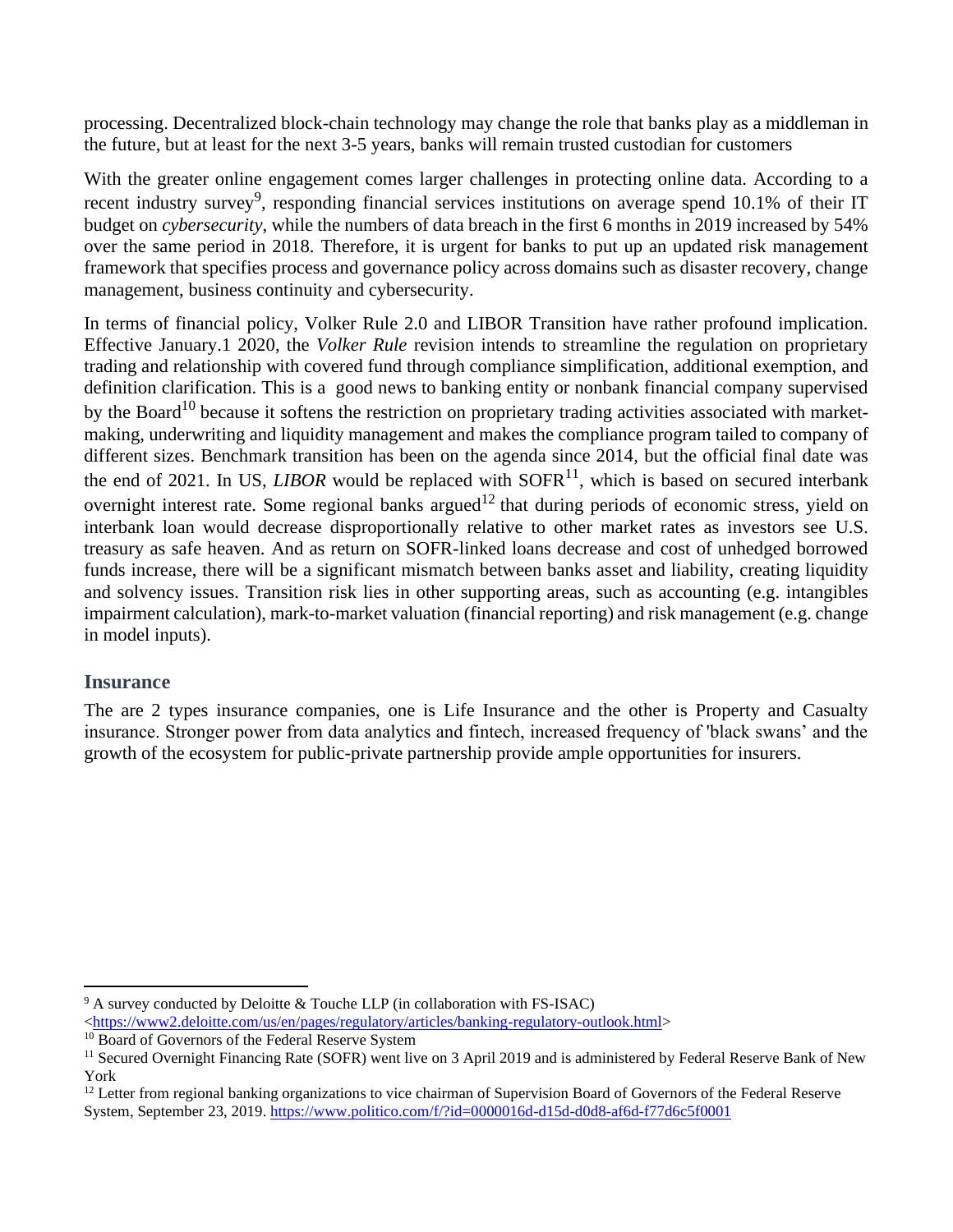```
Figure 7
```
![](_page_8_Figure_1.jpeg)

Though the P&C industry represent one third of premiums in the industry, it still accounts for 2.1% of global GDP in 2018, the same share as in 2008. And the growth is mainly achieved in Latin America, the Middle East, Africa and especially in Asia- Pacific market. In these developing markets, profitability is higher, but developed markets still makes up around 80% of global P&C premium (McKinsey & Company, April 2020). Concentration in this industry is low, and the top 4 players accounts for 28% of the total market (figure 7, IBIS World). Within the domestic market, competition revolves around 4 aspects, underwriting premium, new insurance product, operational efficiency and invested assets.

# <span id="page-8-0"></span>**Underwriting**

Underwriting premium is a major determinant of revenue. Diversification through proper capital between personal and commercial lines is important for risk management. During the COVID-19 shock, commercial lines are under higher pressure because of travel and events cancellation while personal line is less affected. Diversification through International expansion is hard to achieve because of regulation and lack of familiarity with foreign environment. An important differentiator to help with market share growth is using data analytics to renovate customer experience based on their unique risk profiles.

# <span id="page-8-1"></span>Product Innovation

This strategy requires companies to explore uncharted territory and evolving risks. Technology revolution has created new risk exposure. Increasing data breach and intellectual property infringement need new products. Though cyber liability industry is growing fast, with an annualized growth rate of 11.8% (compared to the industry average of only 3.1%) in the last 5 years, it's still a niche market and risks are largely uninsured. New social structure also brings opportunity. The change in lifestyle from ownership to rent and share calls for flexibility, such as usage-based policy (for sharing business like Airbnb) and new liability appraisal mechanism (for software errors in automated environment, such as Tesla and other AI appliance). Many companies choose to partner with big platforms where insurance is a required as part of the business and transactions. For example, Uber provides rideshare drivers with insurance products from Allstate, Liberty Mutual, Progressive and FARMERS.

![](_page_8_Figure_7.jpeg)

# **Expense Ratio**

<span id="page-8-2"></span>There has been a widening gap of expense ratio between industry leaders and laggards. The average expense ratio for companies in the third quartile is around 60% higher that of those in the top (Figure 8). Consolidation is inevitable because it brings economics of scale and thus lowers unit expense. Integration of fintech can also help companies to improve their underwriting process, which may result in not only lower expense ratio but also better customer feedback.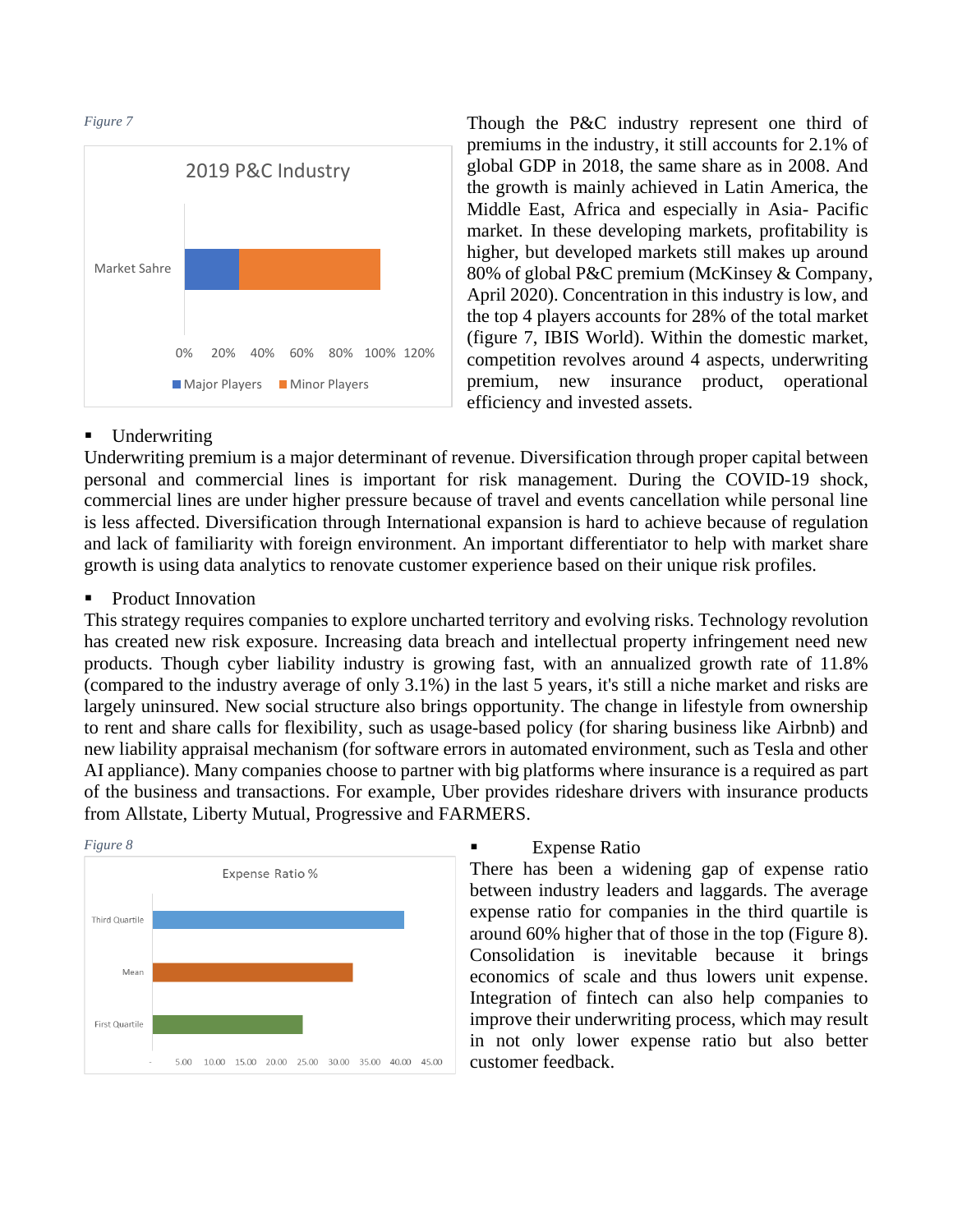# <span id="page-9-0"></span>**Invested Asset**

Insurance companies often have asset management operations that provide investment management. Redhawk fund's holding BRK is classified as a P&C company and enjoys a market share of 7.3%, next to the biggest player State Farm (10.3%). In 2019, investment and derivatives income accounts for 70% of its net earnings. The number is volatile though, ranging from 70% to -317% in the past decade, but it does have significant impact on the company's bottom line. Dodd-Frank has predominantly changed the way P&C company manages its assets. Title IV, Title V and Title VI  $^{13}$  together increase the compliance burden and limit trading activities, driving up the cost associated with investment. The good side of it is the improved portfolio credit quality and higher capital adequacy ratio, which propel insurance companies to prepare more reserve for unexpected high loss from large volume of claims.

# <span id="page-9-1"></span>**Climate Change Risk**

In coming decades, climate change will have increasingly important effects on the U.S. economy. Earlier this year, in Larry Fink's<sup>14</sup> annual letter to CEOs, he pointed out that investors should reassess core assumptions about modern finance and anticipate to significant capital reallocation in the future. Business and financial market are inseparable and direct impact of climate change on non-financial asset owned by organizations could be transferred to indirect impact onto financial asset and the financial sector. Damage of public infrastructure or depletion of natural resource can have huge impact on business that relies on these resources. And this would probably lead to commodity price shock, huge insurance claim, bad earning performance, large bank loan loss or defaults and in the worst scenario low level of economic activity. When cost of food climbs as a result of drought and flooding, interest rate and inflation would be distorted, which would lead to further uncertainty in the whole financial market that relies on these fundamental indicators. When core risk assumption cannot be made because of an increasing frequency of big natural disasters, long-term contract and expectation would be impossible, rendering the basic PV concept useless. The good news is that ESG investing has become ever more popular among investors as well as asset managers. This would help to form a virtuous cycle as corporates would put more effort to ESG compliance. This could increase their short-term capital investment and expense, but in the long run they will benefit from lower cost of capital as their shareholders and creditors become more satisfied with their "green practice". Therefore, climate change brings with it a mandate to change investment and business mindset, which should be led by the financial sector, as the key player in global resource allocation.

<sup>&</sup>lt;sup>13</sup> Title IV of the Dodd-Frank Wall Street Reform and Consumer Protection Act makes numerous changes to the registration and reporting and recordkeeping requirements of the Investment Advisers Act of 1940. [<https://www.sec.gov/spotlight/dodd](https://www.sec.gov/spotlight/dodd-frank/hedgefundadvisers.shtml)[frank/hedgefundadvisers.shtml>](https://www.sec.gov/spotlight/dodd-frank/hedgefundadvisers.shtml)

Title V: Subtitle A established the Federal Insurance Office within the Treasury Department to monitor the industry. Subtitle B provides that non-admitted insurance will be subject only to the statutory and regulatory requirements of the insured's home state.

[<sup>&</sup>lt;https://wiki2.org/en/Dodd%E2%80%93Frank\\_Wall\\_Street\\_Reform\\_and\\_Consumer\\_Protection\\_Act+Milds.5#Title\\_V%E2](https://wiki2.org/en/Dodd%E2%80%93Frank_Wall_Street_Reform_and_Consumer_Protection_Act+Milds.5#Title_V%E2%80%94Insurance) [%80%94Insurance>](https://wiki2.org/en/Dodd%E2%80%93Frank_Wall_Street_Reform_and_Consumer_Protection_Act+Milds.5#Title_V%E2%80%94Insurance)

Title VI introduces the so-called Volcker Rule after former chairman of the Federal Reserve Paul Volcker by amending the Bank Holding Company Act of 1956. With aiming to reduce the amount of speculative investments on the balance sheets of large firms, it limits banking entities to owning no more than 3 percent in a hedge fund or private equity fund of the total ownership interest.

[<sup>&</sup>lt;https://wiki2.org/en/Dodd%E2%80%93Frank\\_Wall\\_Street\\_Reform\\_and\\_Consumer\\_Protection\\_Act+Milds.5#Title\\_IV%E2](https://wiki2.org/en/Dodd%E2%80%93Frank_Wall_Street_Reform_and_Consumer_Protection_Act+Milds.5#Title_IV%E2%80%94Regulation_of_Advisers_to_Hedge_Funds_and_Others) %80%94Regulation of Advisers to Hedge Funds and Others>

<sup>&</sup>lt;sup>14</sup> Larry Fink, Chairman and CEO of BlackRock, the largest money management firm in the world with UAM of more than \$6.5 Trillion.